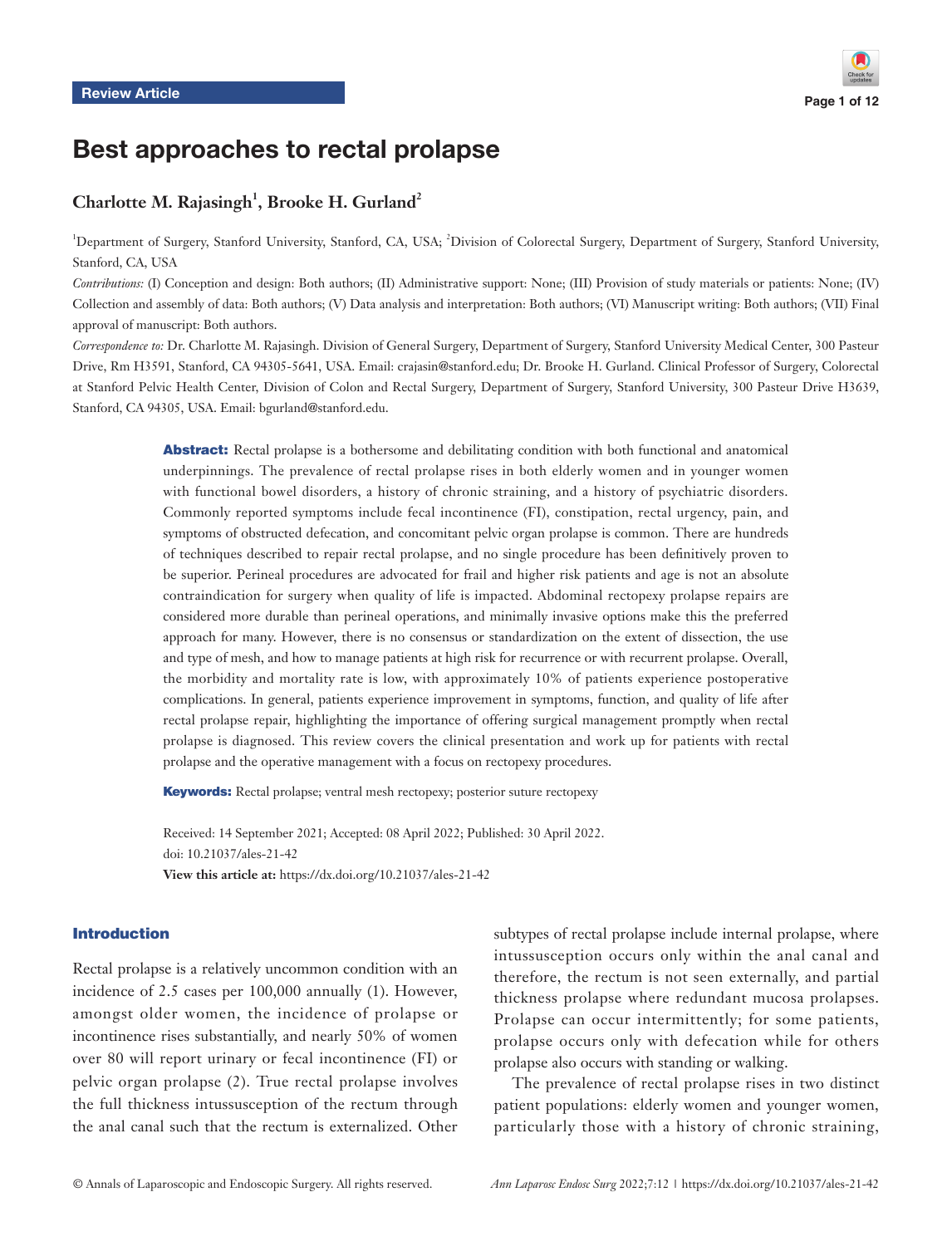functional bowel disorders, autism or other psychiatric disorders (3). In older women, concomitant pelvic organ prolapse is common (approximately 30%) (4) and other associated risk factors in the older population include: multiparity (though 30% of women with rectal prolapse are nulliparous), pelvic floor weakness or diastasis of the levators, a deep cul-de-sac, a weak anal sphincter, chronic straining, functional disorders that lead to difficulty with elimination, and other anatomical variations that lead to obstruction and difficulty with elimination. Men represent 10% of the rectal prolapse cohort (1). In this population, irritable bowel disorders, chronic straining conditions, connective tissue disorders and hypermobility (e.g., Ehlers-Danlos syndrome) (5) are risk factors for prolapse.

Rectal prolapse is a bothersome disorder and can be debilitating for some patients. Commonly reported symptoms include FI, rectal urgency, pain, mucous discharge, constipation, and obstructed defecation (difficult evacuation, incomplete evacuation, or need for digitation). There are several validated questionnaires that can assist with a systematic assessment of bowel and pelvic floor symptoms (6-9). The prevalence of certain symptoms is variable with age. Older women with rectal prolapse are more likely to report pain and FI, while younger women are more likely to report obstructive defecation symptoms and prolapse only with defecation (10).

### Evaluation and testing

Initial evaluation for rectal prolapse includes a detailed history and inventory of all associated symptoms and risk factors. Identification of the most bothersome symptom(s) to the patient is imperative as this can guide operative planning and facilitates expectation setting for post-operative outcomes. Establishing a baseline for the patient's stooling habits and dietary intake can highlight opportunities for medical optimization. Additionally, evaluation for coexisting anterior and middle compartment prolapse is necessary, as patients with clinical signs suggestive of multiorgan prolapse should be referred for multidisciplinary evaluation (11-13).

On a physical exam, prolapse may or may not be readily obvious or easily reproduced. If the prolapse is not visualized, additional exam maneuvers can be helpful including asking the patient to sit on the toilet and strain, using an enema or rectal balloon or examining the patient in the standing position. If unable to reproduce in the clinic, the patient may take a picture at the next occurrence at home. Additional exam findings include a patulous anal sphincter and a weak squeeze; as noted above, evaluation for bladder and vaginal prolapse is necessary as presence of multiorgan prolapse should be evaluated and treated.

The role of further testing and imaging is patient dependent. In patients with symptoms consistent with prolapse but without prolapse on exam, pelvic floor imaging and defecography (MRI or fluoroscopic) can be used to diagnose internal prolapse and evaluate for other anatomical defects such as a peritonealocele, enterocele, rectocele, or cystocele. Colonoscopies are typically indicated for patients with irregular bowel habits and for colorectal cancer screening.

If FI is a presenting complaint, anorectal manometry and pelvic floor imaging can be useful to provide objective measurement of sphincter function and anatomy. Management of current symptoms and optimization ahead of surgery is an important part of preoperative evaluation. For patients where constipation is a primary symptom, additional fiber and stool softeners can be used. For patients with FI, symptoms may be palliated by adjusting the diet to avoid foods that accelerate gastrointestinal transit time (e.g., caffeine) or cause stool to be more liquid (e.g., lactose). Additionally, skin breakdown can be managed and ideally avoided with use of barrier ointments and absorbent pads. Treatment of IBS should be addressed prior to considering prolapse repair and gastroenterology collaboration is part of an interdisciplinary model.

Pelvic floor physical therapy (PFPT) helps to retrain and strengthen the pelvic floor and improve defecatory behaviors (14). There is no medical evidence to guide the use of preoperative or postoperative PFPT in the setting of external rectal prolapse. It is our practice to get PFPT involved early for education and coaching. Access and insurance coverage for PFPT may be a rate limiting factor for PFPT nationally.

#### Operative approaches

Operative management is the only definitive therapy for rectal prolapse. Patients with rectal prolapse should be evaluated for surgery promptly, and if operative therapy is recommended and desired, it should be pursued. Untreated rectal prolapse, even when prolapse is only intermittent, leads to sphincter stretching, pudendal neuropathy, and FI (15). Moreover, the literature suggests that rates of recurrence after surgical repair are higher if prolapse has been present for over 4 years due to prolonged stress on the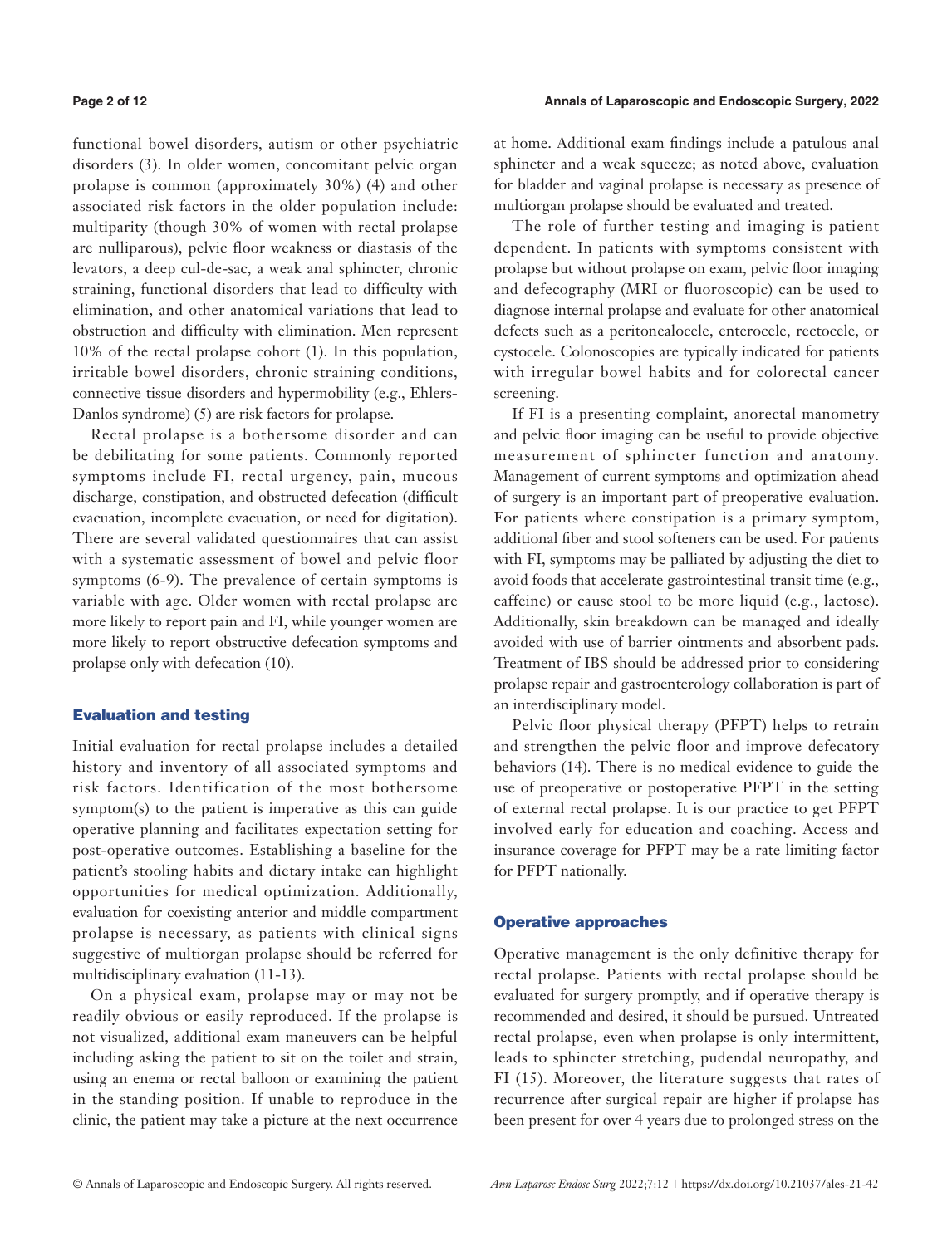pelvic floor (16,17). Unfortunately, many patients delay in seeking care for rectal prolapse reportedly due to shame and embarrassment, or because of a misperception that prolapse is a normal part of aging (18). In one study, younger patients had a higher rate of delayed care than older patients (10); this highlights an opportunity for patient and provider education to help normalize discussion of bowel habits and identify patients struggling with rectal prolapse as early as possible.

The operative approaches to rectal prolapse can be divided into perineal and abdominal operations, and each approach has its advantages and disadvantages. Historically, perineal approaches have been preferred for elderly and frail patients to avoid the risks of abdominal surgery albeit at the expense of potentially higher recurrence rates (19-23). The most common perineal approaches include the Delorme procedure (mucosal sleeve resection) and the Altemeier procedure (perineal proctosigmoidectomy). The perceived benefits of the perineal approach for elderly patients have been called into question based on more recent prospective and retrospective analyses (24-27). In one retrospective analysis of elderly high-risk patients undergoing rectal prolapse repair including open rectopexy, laparoscopic rectopexy, and perineal proctosigmoidectomy, there was no difference in morbidity between approaches, though another study suggests that elderly patients are more likely to be discharged to a skilled nursing facility after open abdominal operations (25,28). There is a growing consensus that age alone should not dictate the operative approach as many quite elderly women may be able to undergo an abdominal operation, particularly a minimally invasive operation. Instead, surgical decision making should be individualized for each patient with an appreciation for the patient's priorities, their "biological" rather than chronological age accounting for comorbidities, and individual symptoms (29).

Abdominal operations can be both open and minimally invasive, and generally involve either posterior suture rectopexy or ventral mesh rectopexy. Minimally invasive repair of rectal prolapse is associated with a shorter length of stay and an increased likelihood of discharge home than open abdominal operations (25,28). Mobilization of the rectum and fixation to the sacral ligament are common to rectopexy approaches, though the extent of mobilization and methods of fixation vary (22,30). During posterior rectopexy the rectum is mobilized posteriorly to the level of the levators and permanent sutures are used to elevate and fix the rectum to the sacral ligament (22). Laparoscopic ventral mesh rectopexy (LVMR), popularized by Andre D'Hoore, involves dissecting between the rectum and the vagina down to the perineal body and suturing mesh to the anterior rectum and suspending the mesh to the anterior longitudinal ligament along the sacrum (31,32). Theoretically, this avoids possible nerve injury associated with posterior dissection which may lead to better functional outcomes. Because of this potential benefit, LVMR has gained popularity and while randomized, longterm studies are limited, some evidence suggests that LVMR is indeed superior to laparoscopic posterior suture rectopexy in terms of functional outcomes and recurrence rates (33,34).

The learning curve of LVMR via proctored learning is estimated to be between 25 and 30 cases, as proctored learning facilitates safe, quick adoption; in a non-proctored setting, the learning curve is much longer (50–100 cases) (35,36). Robotic VMR (RVMR) has also become increasingly popular. A randomized trial comparing robotic versus laparoscopic VMR showed similar outcomes in both groups, consistent with earlier retrospective analyses of RVMR (37-39). RVMR is associated with a longer operative time and higher costs (37). However, potential benefits include improved surgeon ergonomics and improved technical ease, which may further reduce the learning curve for minimally invasive options as robotic surgery platforms become more common.

Sigmoid resection can be performed in addition to rectopexy (40-43). Approaches like the Frykman-Goldberg procedure (40) involved routine sigmoid resection with circumferential mobilization of the rectum and suture fixation. Current consensus guidelines support selective use of sigmoid resection in the setting of uncontrolled constipation or sigmoid pathology (17). Finally, there are many other procedures reported such as the Wells procedure (posterior mesh repair) (44) and the Ripstein procedure (a band of mesh wrapped around the rectum) (45), which are still selectively performed based on surgeon preference and training but will not be covered further in this review.

With such a wide range of approaches available for repair of rectal prolapse, a clear understanding of the patient's priorities and most bothersome symptoms is essential prior to determining the best approach for each individual patient. For elderly frail patients or those who have undergone many abdominal surgeries, the perineal procedures are a good option. On the other hand, suture rectopexy instead of ventral rectopexy might be a good option for a patient adverse to mesh, or for someone with chronic pelvic pain for whom the presence of mesh might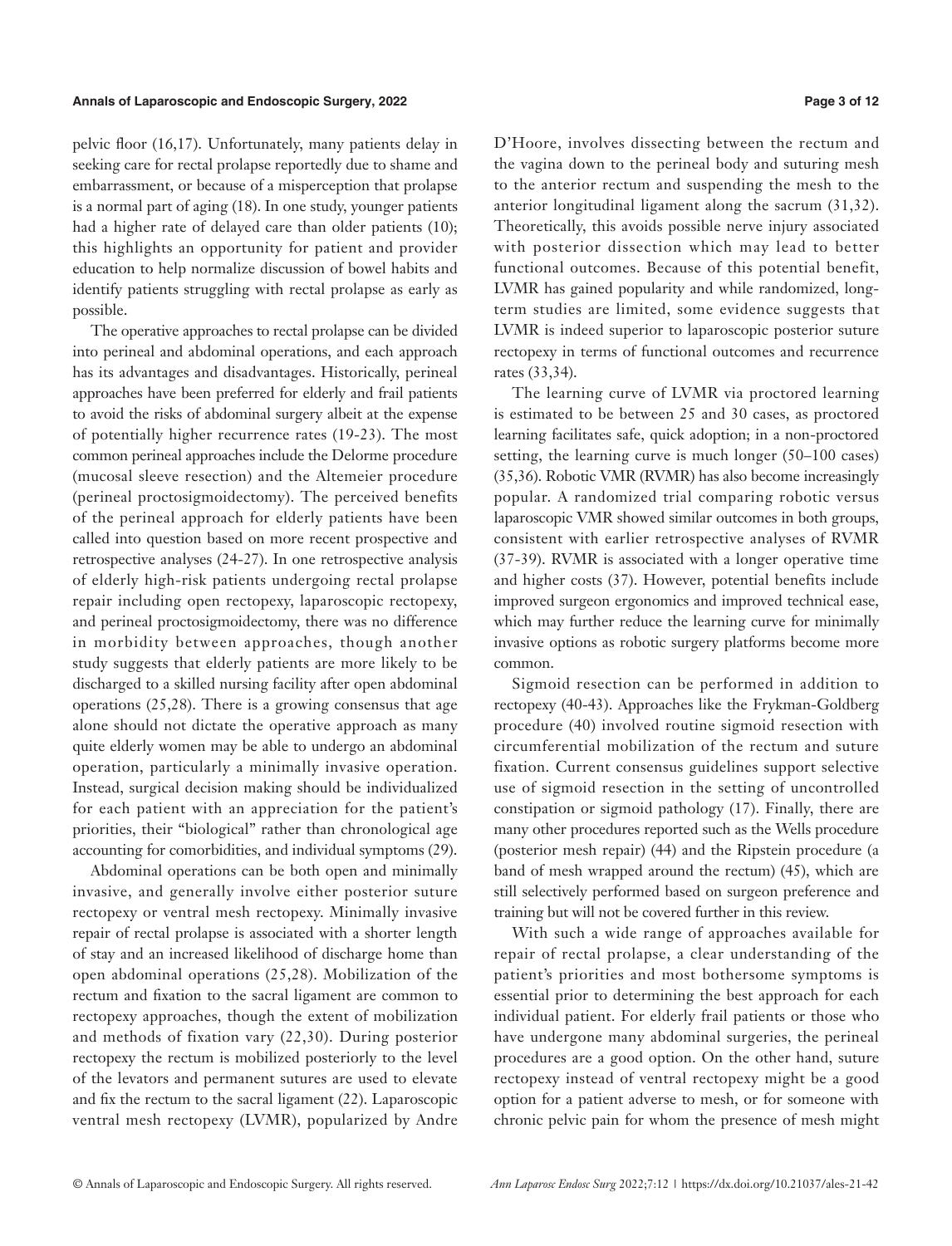#### **Page 4 of 12 Annals of Laparoscopic and Endoscopic Surgery, 2022**



**Video 1** Key principles of posterior suture rectopexy. **Video 2** Key principles of ventral mesh rectopexy.

prompt perseveration on the notion that the mesh is contributing to the pain syndrome.

# Operative technique

The key principles of the posterior and anterior abdominal rectopexy operations are similar regardless of whether the approach is laparoscopic, robotic, or open.

# *Posterior suture rectopexy (Video 1)*

The principles of posterior rectopexy include the following:

- (I) Exposure: clear the pelvis by retracting the small bowel and sigmoid cephalad and retracting the uterus up towards the abdominal wall.
- (II) Identification of the proximal fixation point: open the peritoneum at the level of the sacral promontory.
- (III) Dissection:
	- (i) Dissect behind the rectum in the avascular total mesorectal excision plane down to the levators.
	- (ii) Consider dividing or thinning the lateral rectal attachments on the right and/or left side. Division of the rectal ligaments is associated with decreased recurrence, but higher rates of post-operative constipation (17,22,26,46-48). This might be desired in a patient with substantial FI, but unwanted in a patient with severe constipation, and therefore this decision should be individualized for each patient.
	- (iii) Dissect anterior to the rectum by opening the



pouch of Douglas and exposing the anterior rectum to the vaginal cuff.

- (IV) Fixation: anchor the mesorectum to the exposed periosteum/anterior longitudinal ligament of the sacrum with suture.
- (V) Closure: close of the peritoneum.

In this dissection, there are several critical structures to be aware of including the ureters as they cross the pelvic sidewall and the hypogastric nerves at the level of the sacral promontory. The above highlights our approach, but there is substantial surgeon variability and poor standardization as it relates to the extent of rectal dissection, amount of tension placed on the rectum, the number of rectopexy sutures placed on the sacrum, and closure of the peritoneum.

# *Anterior ventral mesh rectopexy (Video 2)*

The key steps in the anterior ventral mesh rectopexy include:

- (I) Exposure: clear the pelvis by retracting the small bowel and sigmoid cephalad and retracting the uterus up towards the abdominal wall.
- (II) Identification of the proximal fixation point: open the peritoneum at the level of the sacral promontory to visualize the anterior longitudinal ligament of the sacrum.
- (III) Peritoneal flaps: create peritoneal flaps in a J-shape.
- (IV) Dissection:
	- (i) Dissect anteriorly along the rectum to the rectal vaginal septum using a sizer in the rectum to help guide the distal extent of dissection.
	- (ii) Open the pouch of Douglas and excise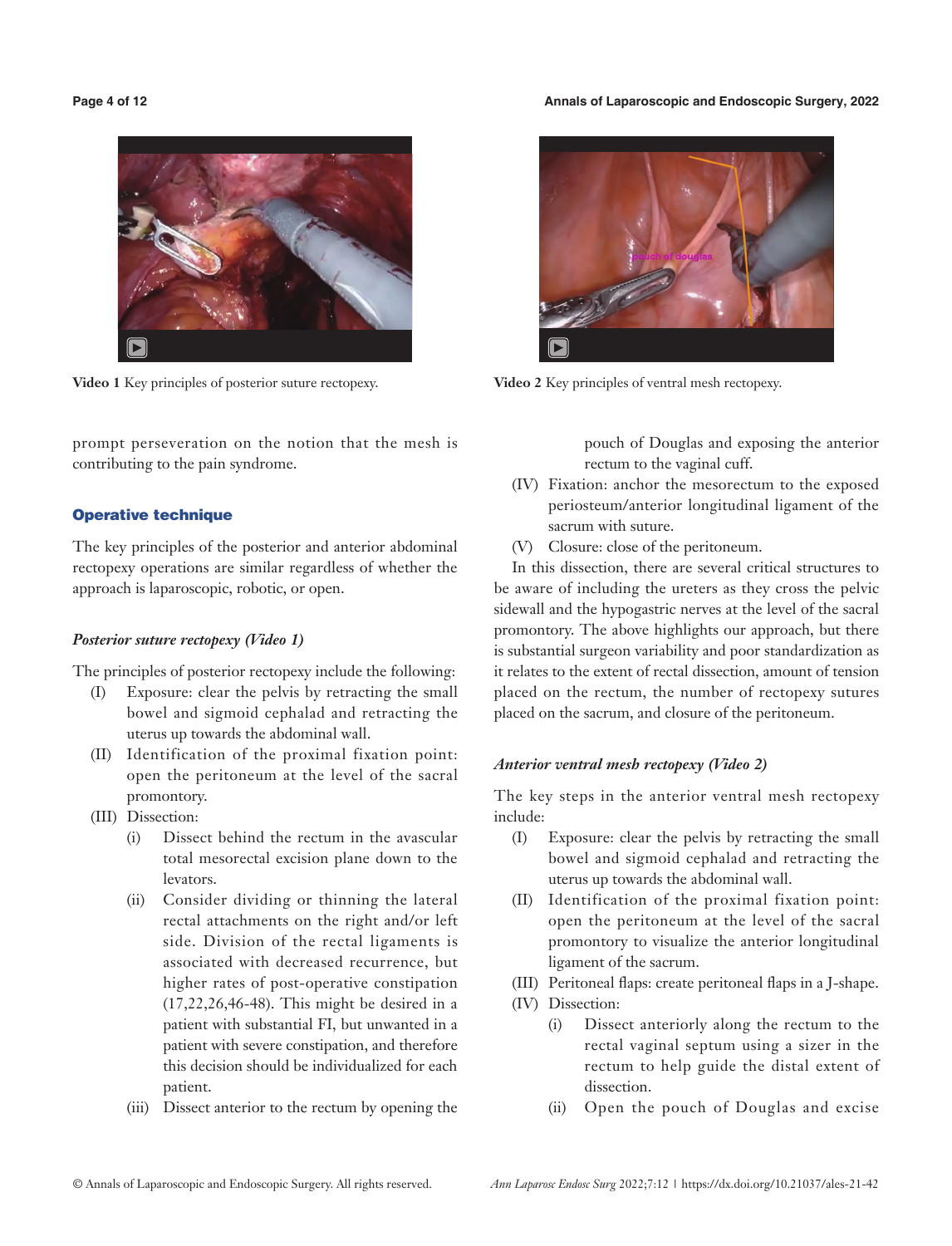redundant pouch of Douglas.

- (V) Fixation:
	- (i) Fix the mesh to the anterior rectum with absorbable suture.
	- (ii) Fix the mesh to the anterior longitudinal ligament of the sacrum by non-absorbable suture.
- (VI) Closure: close the peritoneum to protect the abdominal visceral from the mesh.

Like the posterior rectopexy, the ureters must be identified and protected during dissection. Ventral mesh rectopexy avoids posterior rectal dissection and therefore, lowers the risk of injury to the hypogastric nerve plexus.

We favor opening the peritoneum over the sacrum, visualizing the anterior longitudinal ligament, and directly suturing to the ligament in order to further reduce risk of injury to the hypogastric nerves. Other methods of proximal fixation to the sacrum include using tacks, clips, staples, screws or glue (49-52); or suturing without clearing off the anterior longitudinal ligament.

One final variation in technique involves adding a posterior vaginal colporrhaphy to the ventral mesh rectopexy. The first technical description of the LVMR reported by D'Hoore describes suturing the posterior vaginal wall onto the rectopexy graft, and some surgeons routinely perform this (31,32). For those surgeons whom routine use of posterior colporrhaphy is not part of their practice, patients with anterior, apical, or posterior vaginal prolapse based on symptoms, clinical exam or imaging may be recommended to undergo a full evaluation with a female pelvic medicine and reconstructive surgery team and combined surgical repair.

The use of mesh or biological graft lacks strong evidence to support use of one over the other as there is limited long-term data, especially following repair with biological implants (53-61). The initial reports of LVMR used synthetic polypropylene mesh, and polypropylene mesh advocates question the durability of biologicals. Surgeons favoring biologicals consider long term mesh complications. Mesh complication rates are low overall at  $<2\%$  (55). The series of patients with biological grafts are small and on net, show little difference between the two, although some recent analysis does a suggest potentially lower mesh erosion rate with biological grafts and higher cost (60). Specific patient populations that might prompt selection of a biological over a synthetic graft include young patients, women of reproductive age, and patients with a history of diabetes, smoking, prior pelvic radiation and inflammatory bowel disease (53).

Modifications to the ventral mesh rectopexy can include adding additional dissection such as posterior mobilization in addition to the mesh. The Orr-Longuye procedure involves posterior and anterior mobilization and using two strips of mesh on either side of the rectum for support  $(62, 63)$ .

# Postoperative outcomes and complications after rectal prolapse repair

#### *Morbidity and mortality*

Overall morbidity and mortality for rectal prolapse surgery, both perineal and abdominal procedures, is low with a 30 day mortality rate between 0–2% even in elderly subgroups (25,64-67). Notably, in many retrospective reports, the mortality rate for perineal approaches is higher  $(-1-2\%)$ than for abdominal approaches  $(-0-1\%)$   $(25,64-66)$ , likely reflecting differences in patient selection. The overall complication rate following rectal prolapse repair is estimated to be around 10%, with slightly higher rates for open abdominal approaches compared to perineal and laparoscopic approaches (65,66).

For minimally invasive abdominal approaches, the overall complication rate is again around 10%, split between medical and surgical complications, and the rate of major complication is closer to 2–3% (55,68,69). There does not seem to be substantial difference in the short-term complication rate between LVMR and LPSR: Clavien-Dido grade II or higher complications have been reported at approximately 3% for both approaches in a randomized control trial comparing LVMR versus LPSR (34). The most common complications (major and minor) included postoperative pain, urinary retention, and port-site related issues (hematoma, infection, or hernia) (34,55).

Despite concerns regarding mesh-related complications after LVMR, the rates reported in the literature are low. A recent randomized control trial comparing LVMR to LPSR with a median follow-up of 6.1 years had a 0% meshrelated complication rate (33). Analyses of two different prospectively maintained registries of 2,203 and 919 patients respectively both reported complication rates around 2% at 3 years (55,68). In the larger of the series, the median time to complication of 23 months, and of these mesh complications, approximately half required intervention for a minor erosion (local excision of a stitch or piece of mesh) while another 40% required treatment for a major erosion (e.g., mesh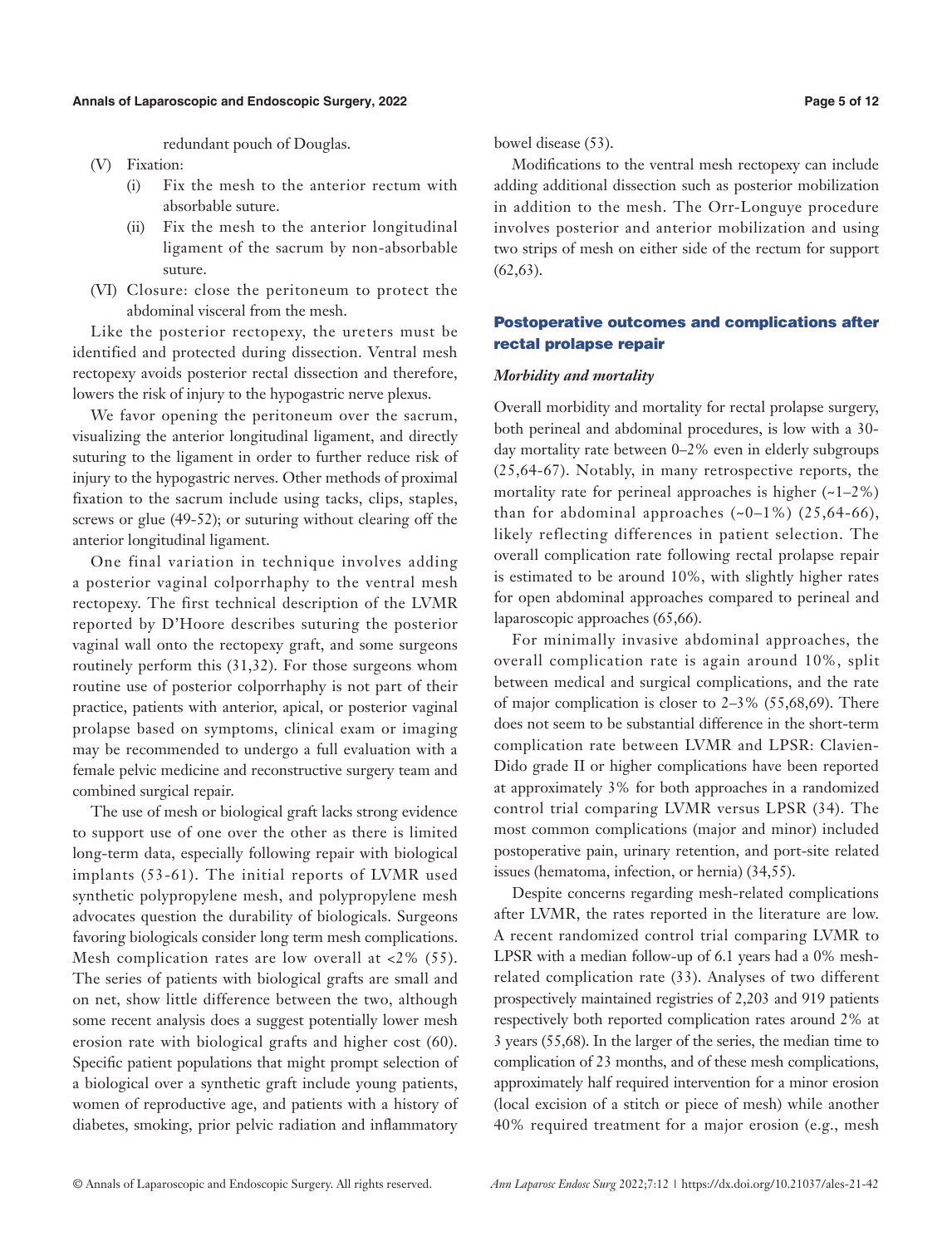removal, colorectal resection and/or colostomy) (55). Studies of RVMR suggest similar complication rates as LVMR, though further studies with more patients and longer followup are needed (37,38).

### *Prolapse recurrence*

The recurrence rate after abdominal and perineal operations varies in the literature (70). The PROSPER trial showed no significant difference in rates of recurrence between procedure type (27) and several meta-analyses have similarly suggested that there is no difference in recurrence rate between perineal and abdominal operations (26). These analyses may suggest that the difference in rates seen in retrospective analyses may reflect underlying differences in the patient population, or surgical technique in the case of single surgeon/center series (71). However, the PROSPER trial does not include patients undergoing ventral mesh rectopexy, and large, randomized studies that compare abdominal (including LVMR) and perineal operations are lacking. Additionally, there are relatively few studies with follow-up beyond two years.

In the published literature, the recurrence rate following perineal proctosigmoidectomy (Altemeier procedure) varies between 0–27% (27,71-74), and following the Delorme procedure, tends to be a bit higher between 10–31% (27,75-77). Recurrence rates are similar between laparoscopic and open abdominal approaches, and reported to be between 0–13%, with most studies reporting rates between 7–9% (16,26,33,68,78-82). There is one randomized trial with long-term follow up comparing LVMR versus LPSR; the ventral mesh approach had a recurrence rate of 8.8% versus 23.3% for the posterior suture approach at 6 years, perhaps suggesting better long term durability with the ventral approach (33). The addition of a sigmoid resection to the posterior suture rectopexy may lower the recurrence rate of the posterior suture rectopexy with reported rates between 2–5%, though there are few randomized trials to provide direct comparison (42,83). Recurrence rates after RVMR are similar to following LVMR between 0–12% (37-39). Recurrence rates are higher if the operation is for an already recurrent prolapse regardless of approach (84).

### *Functional outcomes (Table 1)*

In general, most studies report improvement in quality-oflife following repair of rectal prolapse. Recent studies of minimally invasive approaches show that the vast majority of patients (60–90%) are satisfied with the outcome, experience improvement in quality of life, and would make the same choice again (35,39,84,85).

Obstructed defecation and constipation are common complaints for many patients with rectal prolapse. Patients who undergo a posterior dissection (without sigmoid resection) are at risk of worsened or new onset constipation and obstructed defecation syndrome (ODS), likely related to injury to the autonomic innervation of the rectum during the posterior dissection (17,31). Analyses suggest that about 50% of patients with ODS will have exacerbation of constipation following posterior dissection, and of people without constipation, the rate of new onset constipation is between 15–18% (86). The addition of a sigmoid resection to the posterior suture rectopexy significantly improves rates of constipation exacerbation and reduces rates of new onset constipation, but at the expense of a pelvic anastomosis (26,42,87). Therefore, laparoscopic ventral mesh rectopexy is a key alternative for patients with constipation and ODS (17,33,38,68,84,88). In a randomized study of LVMR versus LPSR, postoperative measures of ODS (Patient Assessment of Constipation-Quality of Life score, Patient Assessment of Constipation-Symptom score, ODS score, and Cleveland Clinic Constipation Score) all significantly favored the LVMR at 6-year follow up (33).

FI symptoms tend to improve for many patients after perineal, anterior abdominal, and posterior abdominal approaches (17,26). Recent analyses of minimally invasive ventral mesh rectopexy suggest that at least half of patients will experience symptomatic improvement as measured by the Cleveland Clinic Incontinence Score (33,38,39,68,84,88,89). The rate of new onset FI is low (between 1–3%) (88). Sigmoid resection can make FI worse and therefore, is generally not performed when FI is a key presenting symptom (17,26).

Additional symptoms related to rectal prolapse include sexual dysfunction and related symptoms including dyspareunia. Studies that have assessed these symptoms (38) as well as other studies that report general measures of quality of life demonstrate improvement with repair of rectal prolapse for many patients (37-39,89).

### Multi-compartment prolapse

Multi-compartment pelvic organ prolapse is prevalent in women, and if identified during evaluation for rectal prolapse, should prompt multidisciplinary evaluation (11). Surgical repair is the only definitive treatment for multi-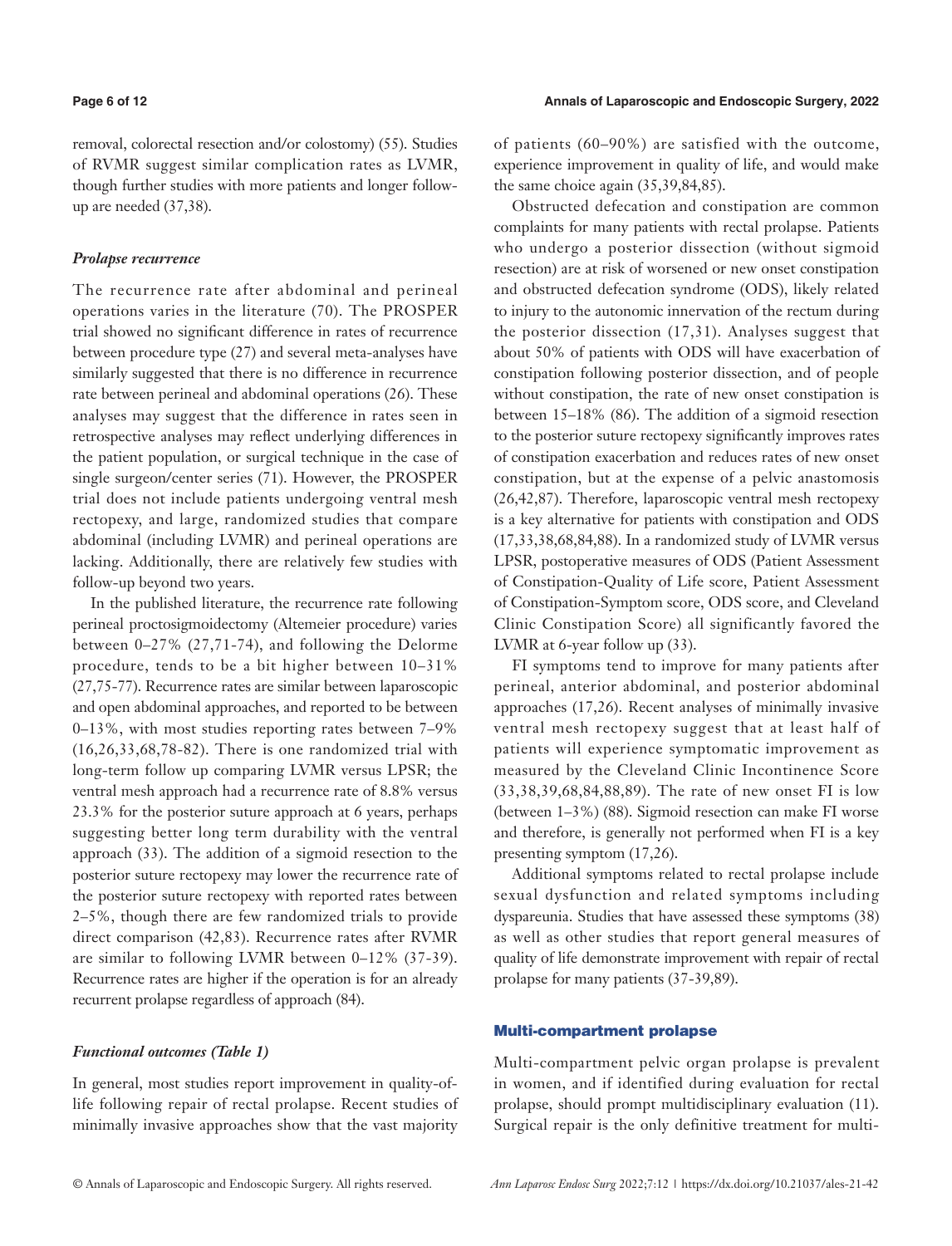| i<br>ı                   |
|--------------------------|
|                          |
|                          |
| へいへい いっしゅ<br>ı           |
| $\overline{\phantom{a}}$ |
| '<br>ו                   |
|                          |
|                          |
| ۱<br>ł                   |
| l                        |
|                          |
| i                        |
|                          |
| ١                        |

|  | <i>Ann Laparosc Endosc Surg</i> 2022;7:12   https://dx.doi.org/10.21037/ales-21-42 |  |
|--|------------------------------------------------------------------------------------|--|
|  |                                                                                    |  |

| Author                                                      | Date | Туре           | z            | Procedure                         | FU (mos)<br>Median        | Recurrence<br>rate | Tools                                                                                   | Findings                                                                                                                                                                                                                                                                                                                                                                                                                                                                                                                              |
|-------------------------------------------------------------|------|----------------|--------------|-----------------------------------|---------------------------|--------------------|-----------------------------------------------------------------------------------------|---------------------------------------------------------------------------------------------------------------------------------------------------------------------------------------------------------------------------------------------------------------------------------------------------------------------------------------------------------------------------------------------------------------------------------------------------------------------------------------------------------------------------------------|
| Hidaka et al. (33)                                          | 2019 | RCT            | 38<br>37 vs. | LVMR <sub>vs</sub><br><b>LPSR</b> | 73                        | 9% vs. 23%         | PAC-SYM <sup>+</sup> , PAC-QoL <sup>+</sup> ,<br>CCCS <sup>§</sup> , CCIS <sup>1</sup>  | both groups experienced improved in CCIS scores though<br>Constipation related metrics all favored LVMR over LPSR;<br>the difference between them was non-significant                                                                                                                                                                                                                                                                                                                                                                 |
| Wilson et al. (78)                                          | 2011 | Pros.<br>Obs.  | 72           | LPSR                              | $\frac{8}{4}$             | 9%                 | CCIS                                                                                    | CCIS score reduced by 53% post-operatively                                                                                                                                                                                                                                                                                                                                                                                                                                                                                            |
| Consten et al. (68)                                         | 2015 | Pros.<br>Obs.  | 919          | <b>LVMR</b>                       | 34                        | 7%                 | criteria for constipation<br>grading for FI; Rome II<br>Browing and Parks               | Improvement in majority of patients with constipation and/<br>or fecal incontinence following repair with low rate of de<br>novo symptoms                                                                                                                                                                                                                                                                                                                                                                                             |
| Formijne Jonkers<br>et al. (50)                             | 2013 | Retro.<br>Con. | 245          | LVMR                              | ĝ,                        | 3%                 | CCIS, CCCS                                                                              | Improvement in majority of patients with ODS and/or fecal<br>incontinence preoperatively                                                                                                                                                                                                                                                                                                                                                                                                                                              |
| Emile et al. (85)                                           | 2017 | RCT            | 25           | LVMR                              | $\overset{*}{\mathbf{a}}$ | 8%                 | CCIS, CCCS, FIQL <sup>#</sup> ,<br>$GIOL^*$                                             | incontinence preoperatively; global improvement in QoL<br>Improvement in most of patients with ODS and/or fecal                                                                                                                                                                                                                                                                                                                                                                                                                       |
| Stevenson (16)<br>Fu and                                    | 2017 | Retro.<br>Coh. | 231          | LVMR                              | $\frac{4}{7}$             | 12%                | CCIS                                                                                    | Improvement in CCIS scoring postoperatively, with majority<br>of patients satisfied and reporting complete improvement<br>in their primary symptom                                                                                                                                                                                                                                                                                                                                                                                    |
| Mantoo et al. (38)                                          | 2013 | Retro.<br>Coh. | 74 vs. 44    | LVMR vs.<br><b>RVMR</b>           | $\frac{3}{2}$             | 8% vs. 7%          | activity questionnaire<br>non-validated sexual<br>$ODSrt$ , CCIS,                       | ODS scores, though improvement in ODS was significantly<br>Improvement following LVMR and RVMR in both CCIS and<br>greater with RVMR; improvement in sexual function<br>questionnaire in both groups                                                                                                                                                                                                                                                                                                                                  |
| Mäkelä-Kaikkonen<br>et al. (37)                             | 2019 | RCT            | 14 vs. 16    | LVMR vs.<br><b>RVMR</b>           | $^{24}$                   | 8% vs. 0%          | PFDI-20 <sup>88</sup> , PFIQ-7 <sup>111</sup> ,<br>15-D HrQoL <sup>#</sup><br>CCIS, ODS | no significant improvement in Fl. High patient satisfaction<br>results following RVMR (though different not significant);<br>at 24 mos in both groups, though overall HRQoL scores<br>return to baseline at 24 mos, likely reflecting underlying<br>Substantial improvement in ODS symptoms with better<br>health state                                                                                                                                                                                                               |
| Postillon et al. (39)                                       | 2020 | Retro.<br>Coh. | 96           | RVMR                              | 57                        | 13%                | Score                                                                                   | Kess Score and Wexner Improvement in both constipation and fecal incontinence<br>following repair with low rate of new onset constipation;<br>majority of patients were satisfied                                                                                                                                                                                                                                                                                                                                                     |
| Syndrome Score; <sup>#+</sup> , 15-D Health Related Quality |      |                |              |                                   |                           |                    |                                                                                         | *, mean follow up; <sup>†</sup> , Patient Assessment of Constipation-Symptoms questionnaire; <sup>‡</sup> , Patient Assessment of Constipation-Quality of Life questionnaire; <sup>\$</sup> , Cleveland Clinic<br>Constipation Score; ", Cleveland Clinic Incontinence Score; ", Fecal Incontinence Quality of Life Scale; **, Gastrointestinal Quality of Life Index; <sup>11</sup> , Obstructed Defecation<br>of Life Score; <sup>\$6</sup> , Pelvic Floor Distress Inventory-20; <sup>11</sup> , Pelvic Floor Impact Questionnaire |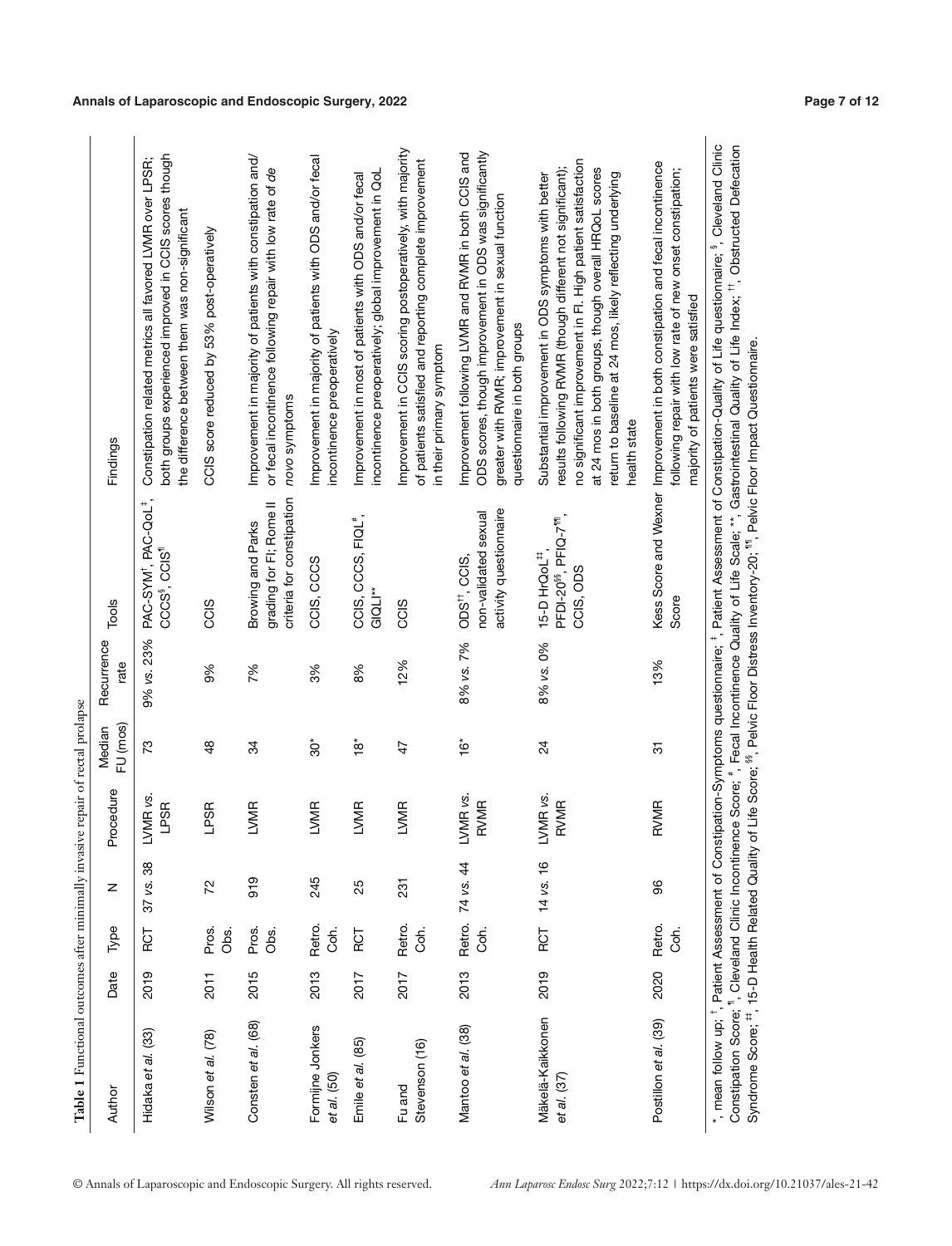compartment prolapse. Combined repair is feasible and safe, and provides the best opportunity for comprehensive symptomatic improvement (12,13,90). Similar to surgical approaches for rectal prolapse alone, multi-compartment prolapse can be managed via a transvaginal and perineal approach or via an abdominal approach, with minimally invasive operations offering robust outcomes and a favorable post-operative recovery (91). There are limited reports in the literature on outcomes, particularly longterm outcomes, following combined repair, but existing reports suggest outcomes are similar to those following single compartment repair operations (12,13,90,92). This highlights the importance of identifying patients with multicompartment prolapse preoperatively, so that they can be referred to a multidisciplinary center for evaluation.

#### Rectal prolapse in men

Rectal prolapse in men is much less common than in women and is estimated to represent 1 in every 10 rectal prolapse cases (1). Men tend to be younger and healthier at the time of surgery than women undergoing repair of rectal prolapse (67). Men with rectal prolapse similarly experience symptoms of FI and ODS which can improve with surgical repair. Importantly, during surgical repair, injury to the pelvic autonomic plexus can lead to sexual dysfunction in men. Because of this, the perineal approach was historically preferred as this approach avoids any dissection around the pelvic plexus (22,93). but this can be technically challenging and an abdominal approach is preferred for younger men. Laparoscopic ventral mesh rectopexy represents a key alternative given the minimal posterior dissection required. Though there are limited reports and some concern about a higher rate of recurrence in men (94), overall evidence suggests that LVMR, in the hands of an experienced surgeon, is safe and effective for male rectal prolapse (95).

#### Recurrent rectal prolapse

Management of recurrent rectal prolapse can be challenging. There are no definitive guidelines regarding the procedure of choice for recurrent rectal prolapse likely because of the wide variety of surgical approaches taken at the first operation and a lack of long-term follow-up data for most approaches (96). Several technical factors have been associated with recurrence including inadequate mobilization of the rectum in abdominal approaches (97) and mesh detachment from the sacrum or the rectum in LVMR (16). Patient related factors including increasing age (which may reflect poorer tissue integrity) or severe incontinence (which may reflect a chronically weakened pelvic floor (16).

Prior to repair for recurrent rectal prolapse, patients should undergo complete clinical evaluation similar to evaluation at the initial presentation of rectal prolapse. No one operative approach is clearly superior for managing recurrent rectal prolapse (96). Non-randomized studies of patients undergoing repair of recurrent rectal prolapse suggest that when feasible, abdominal operations (posterior suture rectopexy or ventral mesh rectopexy) provide robust results with re-recurrence rates that are similar to when an abdominal approach is chosen for an initial repair (98). However, for patients where an abdominal approach is not possible (extensive adhesions or too frail to undergo an abdominal operation), a perineal approach is a good alternative with acceptable re-recurrence rates (99,100). Finally, for patients who have had prior resection repairs, consideration of the vascular supply to the bowel is necessary as a repeat resection procedure (e.g., an Altemeier following a resection rectopexy) can potentially result in a poorly vascularized segment of bowel between the old and new anastomoses (100). Inclusion of the old anastomosis in the resection specimen can circumvent this concern (100).

#### **Conclusions**

Surgery can lead to substantial improvements in quality of life for patients suffering from rectal prolapse. Tailoring the operative approach to the patient's comorbidities, symptom pattern, and priorities is critical in the management of these patients. Minimally invasive approaches, particularly the laparoscopic/robotic ventral mesh rectopexy have many benefits over perineal, open abdominal, and posterior abdominal approaches including a low complication rate, a reasonable recovery, a low recurrence rate, and a robust improvement in symptoms for both patients with FI and ODS.

#### Acknowledgments

*Funding:* None.

### Footnote

*Provenance and Peer Review:* This article was commissioned by the Guest Editors (Lucia Oliveira, Steven D. Wexner and Sarah A. Vogler) for the series "The Pelvic Floor and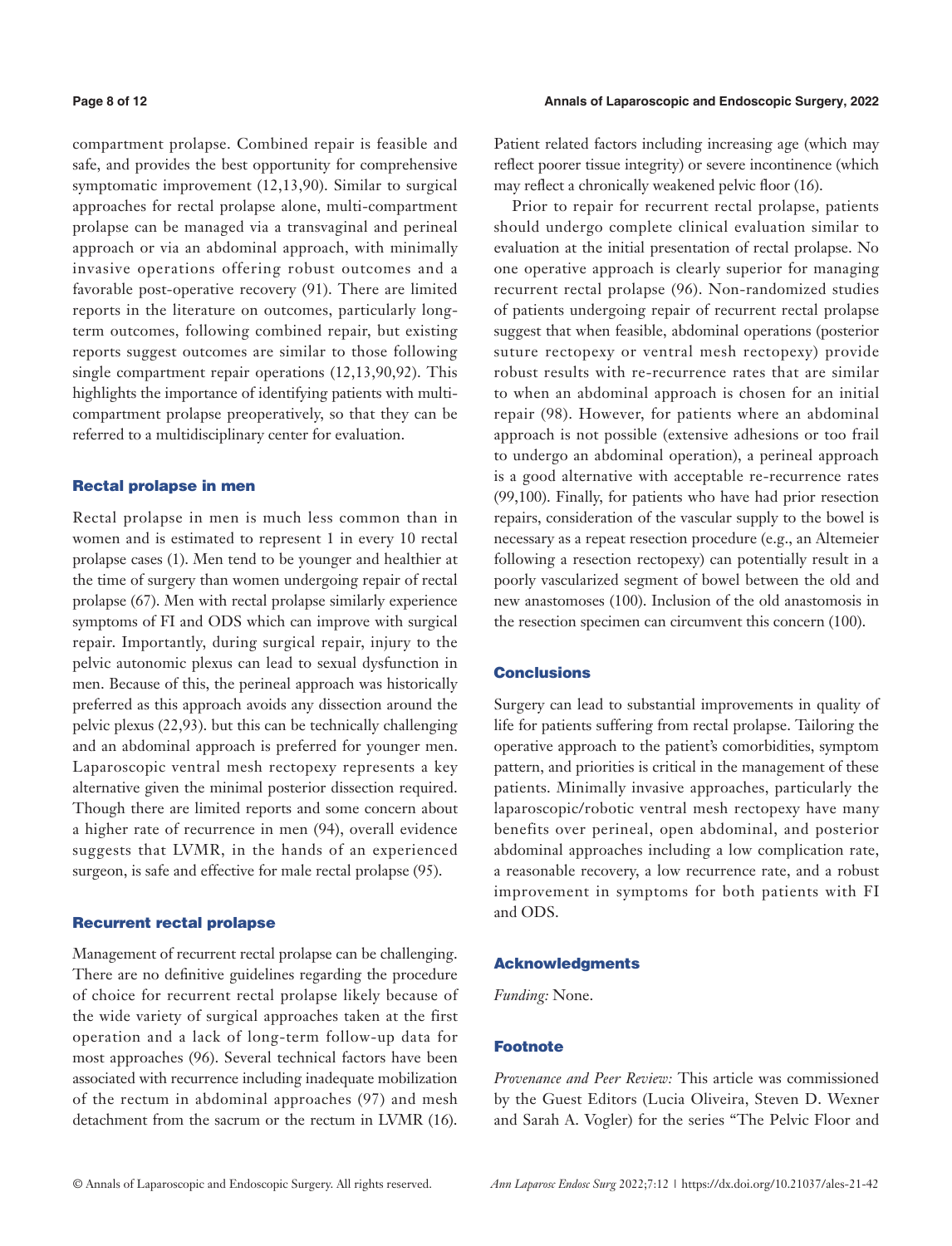#### **Annals of Laparoscopic and Endoscopic Surgery, 2022 Page 9 of 12**

Anorectal Disorders" published in *Annals of Laparoscopic and Endoscopic Surgery*. The article has undergone external peer review.

*Conflicts of Interest:* Both authors have completed the ICMJE uniform disclosure form (available at [https://ales.](https://ales.amegroups.com/article/view/10.21037/ales-21-42/coif) [amegroups.com/article/view/10.21037/ales-21-42/coif\)](https://ales.amegroups.com/article/view/10.21037/ales-21-42/coif). The series "The Pelvic Floor and Anorectal Disorders" was commissioned by the editorial office without any funding or sponsorship. The authors have no other conflicts of interest to declare.

*Ethical Statement:* The authors are accountable for all aspects of the work in ensuring that questions related to the accuracy or integrity of any part of the work are appropriately investigated and resolved.

*Open Access Statement:* This is an Open Access article distributed in accordance with the Creative Commons Attribution-NonCommercial-NoDerivs 4.0 International License (CC BY-NC-ND 4.0), which permits the noncommercial replication and distribution of the article with the strict proviso that no changes or edits are made and the original work is properly cited (including links to both the formal publication through the relevant DOI and the license). See: [https://creativecommons.org/licenses/by-nc-nd/4.0/.](https://creativecommons.org/licenses/by-nc-nd/4.0/)

# **References**

- 1. Kairaluoma MV, Kellokumpu IH. Epidemiologic aspects of complete rectal prolapse. Scand J Surg 2005;94:207-10.
- 2. Nygaard I, Barber MD, Burgio KL, et al. Prevalence of symptomatic pelvic floor disorders in US women. JAMA 2008;300:1311-6.
- 3. Sun C, Hull T, Ozuner G. Risk factors and clinical characteristics of rectal prolapse in young patients. J Visc Surg 2014;151:425-9.
- 4. Altman D, Zetterstrom J, Schultz I, et al. Pelvic organ prolapse and urinary incontinence in women with surgically managed rectal prolapse: a population-based case-control study. Dis Colon Rectum 2006;49:28-35.
- 5. Reinstein E, Pimentel M, Pariani M, et al. Visceroptosis of the bowel in the hypermobility type of Ehlers-Danlos syndrome: presentation of a rare manifestation and review of the literature. Eur J Med Genet 2012;55:548-51.
- 6. Altomare DF, Spazzafumo L, Rinaldi M, et al. Set-up and statistical validation of a new scoring system for obstructed defaecation syndrome. Colorectal Dis 2008;10:84-8.
- 7. Agachan F, Chen T, Pfeifer J, et al. A constipation scoring system to simplify evaluation and management of constipated patients. Dis Colon Rectum 1996;39:681-5.
- 8. Marquis P, De La Loge C, Dubois D, et al. Development and validation of the Patient Assessment of Constipation Quality of Life questionnaire. Scand J Gastroenterol 2005;40:540-51.
- 9. Jorge JM, Wexner SD. Etiology and management of fecal incontinence. Dis Colon Rectum 1993;36:77-97.
- 10. Neshatian L, Lee A, Trickey AW, et al. Rectal Prolapse: Age-Related Differences in Clinical Presentation and What Bothers Women Most. Dis Colon Rectum 2021;64:609-16.
- 11. Naldini G, Fabiani B, Sturiale A, et al. Complex pelvic organ prolapse: decision-making algorithm. Int J Colorectal Dis 2019;34:189-92.
- 12. Geltzeiler CB, Birnbaum EH, Silviera ML, et al. Combined rectopexy and sacrocolpopexy is safe for correction of pelvic organ prolapse. Int J Colorectal Dis 2018;33:1453-9.
- 13. Wallace SL, Syan R, Enemchukwu EA, et al. Surgical approach, complications, and reoperation rates of combined rectal and pelvic organ prolapse surgery. Int Urogynecol J 2020;31:2101-8.
- 14. Hite M, Curran T. Biofeedback for Pelvic Floor Disorders. Clin Colon Rectal Surg 2021;34:56-61.
- 15. Cunin D, Siproudhis L, Desfourneaux V, et al. No surgery for full-thickness rectal prolapse: what happens with continence? World J Surg 2013;37:1297-302.
- 16. Fu CW, Stevenson AR. Risk Factors for Recurrence After Laparoscopic Ventral Rectopexy. Dis Colon Rectum 2017;60:178-86.
- 17. Bordeianou L, Paquette I, Johnson E, et al. Clinical Practice Guidelines for the Treatment of Rectal Prolapse. Dis Colon Rectum 2017;60:1121-31.
- 18. Tinetti A, Weir N, Tangyotkajohn U, et al. Helpseeking behaviour for pelvic floor dysfunction in women over 55: drivers and barriers. Int Urogynecol J 2018;29:1645-53.
- 19. Gunner CK, Senapati A, Northover JM, et al. Life after PROSPER. What do people do for external rectal prolapse? Colorectal Dis 2016;18:811-4.
- 20. Williams JG, Rothenberger DA, Madoff RD, et al. Treatment of rectal prolapse in the elderly by perineal rectosigmoidectomy. Dis Colon Rectum 1992;35:830-4.
- 21. Brown AJ, Anderson JH, McKee RF, et al. Strategy for selection of type of operation for rectal prolapse based on clinical criteria. Dis Colon Rectum 2004;47:103-7.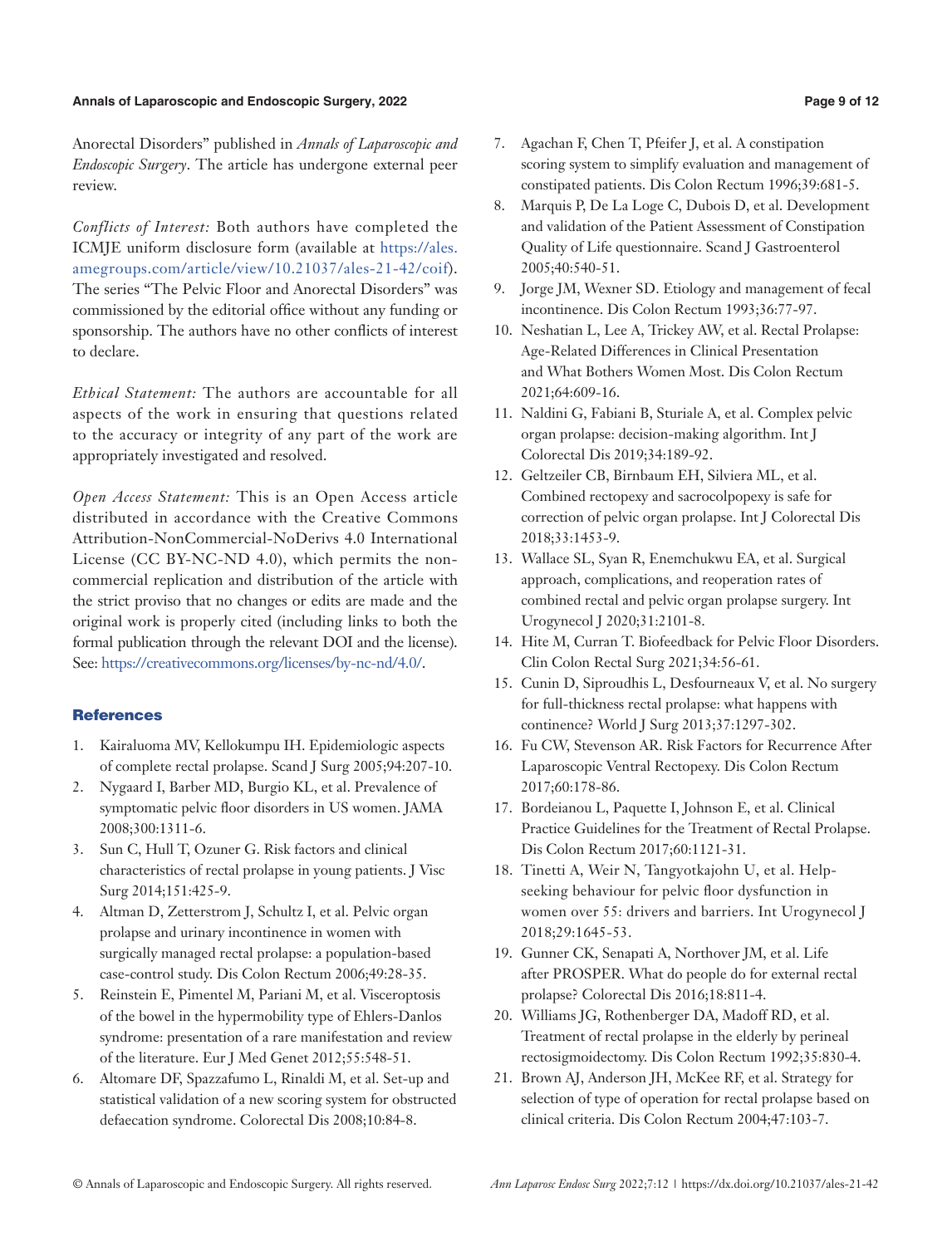## **Page 10 of 12 Annals of Laparoscopic and Endoscopic Surgery, 2022**

- 22. Madiba TE, Baig MK, Wexner SD. Surgical management of rectal prolapse. Arch Surg 2005;140:63-73.
- 23. Johansen OB, Wexner SD, Daniel N, et al. Perineal rectosigmoidectomy in the elderly. Dis Colon Rectum 1993;36:767-72.
- 24. Alwahid M, Knight SR, Wadhawan H, et al. Perineal rectosigmoidectomy for rectal prolapse-the preferred procedure for the unfit elderly patient? 10 years experience from a UK tertiary centre. Tech Coloproctol 2019;23:1065-72.
- 25. Daniel VT, Davids JS, Sturrock PR, et al. Getting to the bottom of treatment of rectal prolapse in the elderly: Analysis of the National Surgical Quality Improvement Program (NSQIP). Am J Surg 2019;218:288-92.
- 26. Tou S, Brown SR, Nelson RL. Surgery for complete (fullthickness) rectal prolapse in adults. Cochrane Database Syst Rev 2015;2015:CD001758.
- 27. Senapati A, Gray RG, Middleton LJ, et al. PROSPER: a randomised comparison of surgical treatments for rectal prolapse. Colorectal Dis 2013;15:858-68.
- 28. Jochum SB, Becerra AZ, Zhang Y, et al. I want to go home: should we abandon open surgery for treatment of rectal prolapse? Consideration of discharge destination following surgery for rectal prolapse. Colorectal Dis 2021;23:955-66.
- 29. Lee A, Kin C, Syan R, et al. Surgical decision-making for rectal prolapse: one size does not fit all. Postgrad Med 2020;132:256-62.
- 30. Kuijpers HC. Treatment of complete rectal prolapse: to narrow, to wrap, to suspend, to fix, to encircle, to plicate or to resect? World J Surg 1992;16:826-30.
- 31. D'Hoore A, Cadoni R, Penninckx F. Long-term outcome of laparoscopic ventral rectopexy for total rectal prolapse. Br J Surg 2004;91:1500-5.
- 32. D'Hoore A, Penninckx F. Laparoscopic ventral recto(colpo) pexy for rectal prolapse: surgical technique and outcome for 109 patients. Surg Endosc 2006;20:1919-23.
- 33. Hidaka J, Elfeki H, Duelund-Jakobsen J, et al. Functional Outcome after Laparoscopic Posterior Sutured Rectopexy Versus Ventral Mesh Rectopexy for Rectal Prolapse: Sixyear Follow-up of a Double-blind, Randomized Singlecenter Study. EClinicalMedicine 2019;16:18-22.
- 34. Lundby L, Iversen LH, Buntzen S, et al. Bowel function after laparoscopic posterior sutured rectopexy versus ventral mesh rectopexy for rectal prolapse: a double-blind, randomised single-centre study. Lancet Gastroenterol Hepatol 2016;1:291-7.
- 35. Mackenzie H, Dixon AR. Proficiency gain curve and

predictors of outcome for laparoscopic ventral mesh rectopexy. Surgery 2014;156:158-67.

- 36. Pucher PH, Mayo D, Dixon AR, et al. Learning curves and surgical outcomes for proctored adoption of laparoscopic ventral mesh rectopexy: cumulative sum curve analysis. Surg Endosc 2017;31:1421-6.
- 37. Mäkelä-Kaikkonen J, Rautio T, Ohinmaa A, et al. Costanalysis and quality of life after laparoscopic and robotic ventral mesh rectopexy for posterior compartment prolapse: a randomized trial. Tech Coloproctol 2019;23:461-70.
- 38. Mantoo S, Podevin J, Regenet N, et al. Is roboticassisted ventral mesh rectopexy superior to laparoscopic ventral mesh rectopexy in the management of obstructed defaecation? Colorectal Dis 2013;15:e469-75.
- 39. Postillon A, Perrenot C, Germain A, et al. Long-term outcomes of robotic ventral mesh rectopexy for external rectal prolapse. Surg Endosc 2020;34:930-9.
- 40. Frykman HM, Goldberg SM. The surgical treatment of rectal procidentia. Surg Gynecol Obstet 1969;129:1225-30.
- 41. Solla JA, Rothenberger DA, Goldberg SM. Colonic resection in the treatment of complete rectal prolapse. Neth J Surg 1989;41:132-5.
- 42. Luukkonen P, Mikkonen U, Järvinen H. Abdominal rectopexy with sigmoidectomy vs. rectopexy alone for rectal prolapse: a prospective, randomized study. Int J Colorectal Dis 1992;7:219-22.
- 43. Stevenson AR, Stitz RW, Lumley JW. Laparoscopicassisted resection-rectopexy for rectal prolapse: early and medium follow-up. Dis Colon Rectum 1998;41:46-54.
- 44. WELLS C. New operation for rectal prolapse. Proc R Soc Med 1959;52:602-3.
- 45. Ripstein CB. Treatment of massive rectal prolapse. Am J Surg 1952;83:68-71.
- 46. Mollen RM, Kuijpers JH, van Hoek F. Effects of rectal mobilization and lateral ligaments division on colonic and anorectal function. Dis Colon Rectum 2000;43:1283-7.
- 47. Speakman CT, Madden MV, Nicholls RJ, et al. Lateral ligament division during rectopexy causes constipation but prevents recurrence: results of a prospective randomized study. Br J Surg 1991;78:1431-3.
- 48. Scaglia M, Fasth S, Hallgren T, et al. Abdominal rectopexy for rectal prolapse. Influence of surgical technique on functional outcome. Dis Colon Rectum 1994;37:805-13.
- 49. Silveira RK, Domingie S, Kirzin S, et al. Comparative study of safety and efficacy of synthetic surgical glue for mesh fixation in ventral rectopexy. Surg Endosc 2017;31:4016-24.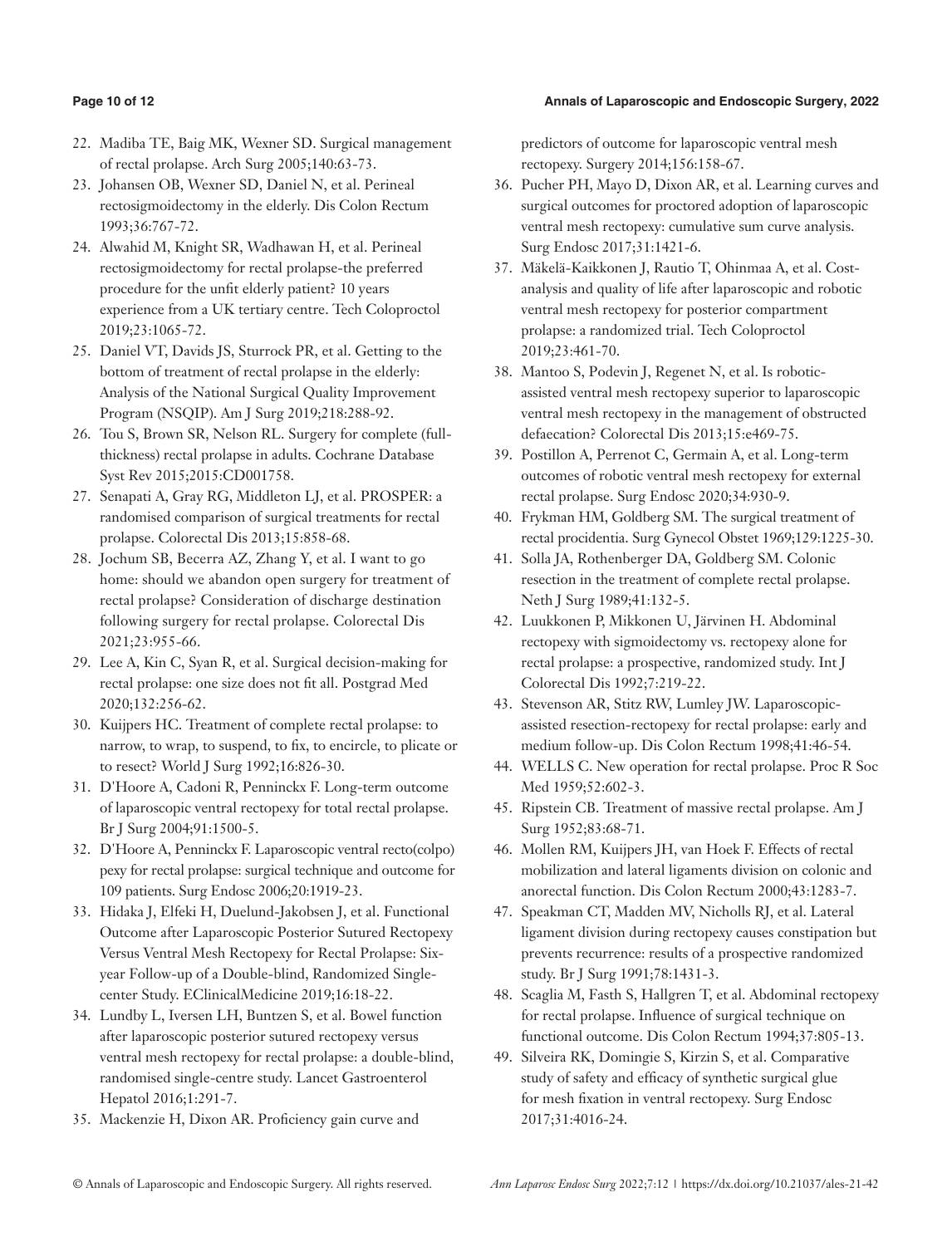#### **Annals of Laparoscopic and Endoscopic Surgery, 2022 Page 11 of 12**

- 50. Formijne Jonkers HA, van de Haar HJ, Draaisma WA, et al. The optimal strategy for proximal mesh fixation during laparoscopic ventral rectopexy for rectal prolapse: an ex vivo study. Surg Endosc 2012;26:2208-12.
- 51. Zaidi H, Gupta A, Khetan N, et al. Knot free technique for Laparoscopic Ventral Mesh Rectopexy. Ann Med Surg (Lond) 2017;19:51-4.
- 52. Emile SH, Elfeki H, Shalaby M, et al. Outcome of laparoscopic ventral mesh rectopexy for full-thickness external rectal prolapse: a systematic review, metaanalysis, and meta-regression analysis of the predictors for recurrence. Surg Endosc 2019;33:2444-55.
- 53. Mercer-Jones MA, D'Hoore A, Dixon AR, et al. Consensus on ventral rectopexy: report of a panel of experts. Colorectal Dis 2014;16:82-8.
- 54. Smart NJ, Pathak S, Boorman P, et al. Synthetic or biological mesh use in laparoscopic ventral mesh rectopexy--a systematic review. Colorectal Dis 2013;15:650-4.
- 55. Evans C, Stevenson AR, Sileri P, et al. A Multicenter Collaboration to Assess the Safety of Laparoscopic Ventral Rectopexy. Dis Colon Rectum 2015;58:799-807.
- 56. Ogilvie JW Jr, Stevenson AR, Powar M. Case-matched series of a non-cross-linked biologic versus non-absorbable mesh in laparoscopic ventral rectopexy. Int J Colorectal Dis 2014;29:1477-83.
- 57. Ahmad M, Sileri P, Franceschilli L, et al. The role of biologics in pelvic floor surgery. Colorectal Dis 2012;14 Suppl 3:19-23.
- 58. Sileri P, Franceschilli L, de Luca E, et al. Laparoscopic ventral rectopexy for internal rectal prolapse using biological mesh: postoperative and short-term functional results. J Gastrointest Surg 2012;16:622-8.
- 59. Wahed S, Ahmad M, Mohiuddin K, et al. Shortterm results for laparoscopic ventral rectopexy using biological mesh for pelvic organ prolapse. Colorectal Dis 2012;14:1242-7.
- 60. Balla A, Quaresima S, Smolarek S, et al. Synthetic Versus Biological Mesh-Related Erosion After Laparoscopic Ventral Mesh Rectopexy: A Systematic Review. Ann Coloproctol 2017;33:46-51.
- 61. Brunner M, Roth H, Günther K, et al. Ventral rectopexy with biological mesh for recurrent disorders of the posterior pelvic organ compartment. Int J Colorectal Dis 2019;34:1763-9.
- 62. Loygue J, Nordlinger B, Cunci O, et al. Rectopexy to the promontory for the treatment of rectal prolapse. Report of 257 cases. Dis Colon Rectum 1984;27:356-9.
- 63. Portier G, Iovino F, Lazorthes F. Surgery for rectal prolapse: Orr-Loygue ventral rectopexy with limited dissection prevents postoperative-induced constipation without increasing recurrence. Dis Colon Rectum 2006;49:1136-40.
- 64. Fang SH, Cromwell JW, Wilkins KB, et al. Is the abdominal repair of rectal prolapse safer than perineal repair in the highest risk patients? An NSQIP analysis. Dis Colon Rectum 2012;55:1167-72.
- 65. Clark CE 3rd, Jupiter DC, Thomas JS, et al. Rectal prolapse in the elderly: trends in surgical management and outcomes from the American College of Surgeons National Surgical Quality Improvement Program database. J Am Coll Surg 2012;215:709-14.
- 66. Young MT, Jafari MD, Phelan MJ, et al. Surgical treatments for rectal prolapse: how does a perineal approach compare in the laparoscopic era? Surg Endosc 2015;29:607-13.
- 67. Vogel JD, de Campos-Lobato LF, Chapman BC, et al. Rectal prolapse surgery in males and females: An ACS NSQIP-based comparative analysis of over 12,000 patients. Am J Surg 2020;220:697-705.
- 68. Consten EC, van Iersel JJ, Verheijen PM, et al. Long-term Outcome After Laparoscopic Ventral Mesh Rectopexy: An Observational Study of 919 Consecutive Patients. Ann Surg 2015;262:742-7; discussion 747-8.
- 69. Wijffels N, Cunningham C, Dixon A, et al. Laparoscopic ventral rectopexy for external rectal prolapse is safe and effective in the elderly. Does this make perineal procedures obsolete? Colorectal Dis 2011;13:561-6.
- 70. Tsunoda A. Surgical Treatment of Rectal Prolapse in the Laparoscopic Era; A Review of the Literature. J Anus Rectum Colon 2020;4:89-99.
- 71. Cirocco WC. The Altemeier procedure for rectal prolapse: an operation for all ages. Dis Colon Rectum 2010;53:1618-23.
- 72. Pinheiro LV, Leal RF, Coy CS, et al. Long-term outcome of perineal rectosigmoidectomy for rectal prolapse. Int J Surg 2016;32:78-82.
- 73. Tiengtianthum R, Jensen CC, Goldberg SM, et al. Clinical outcomes of perineal proctectomy among patients of advanced age. Dis Colon Rectum 2014;57:1298-303.
- 74. Altomare DF, Binda G, Ganio E, et al. Long-term outcome of Altemeier's procedure for rectal prolapse. Dis Colon Rectum 2009;52:698-703.
- 75. Tsunoda A, Yasuda N, Yokoyama N, et al. Delorme's procedure for rectal prolapse: clinical and physiological analysis. Dis Colon Rectum 2003;46:1260-5.